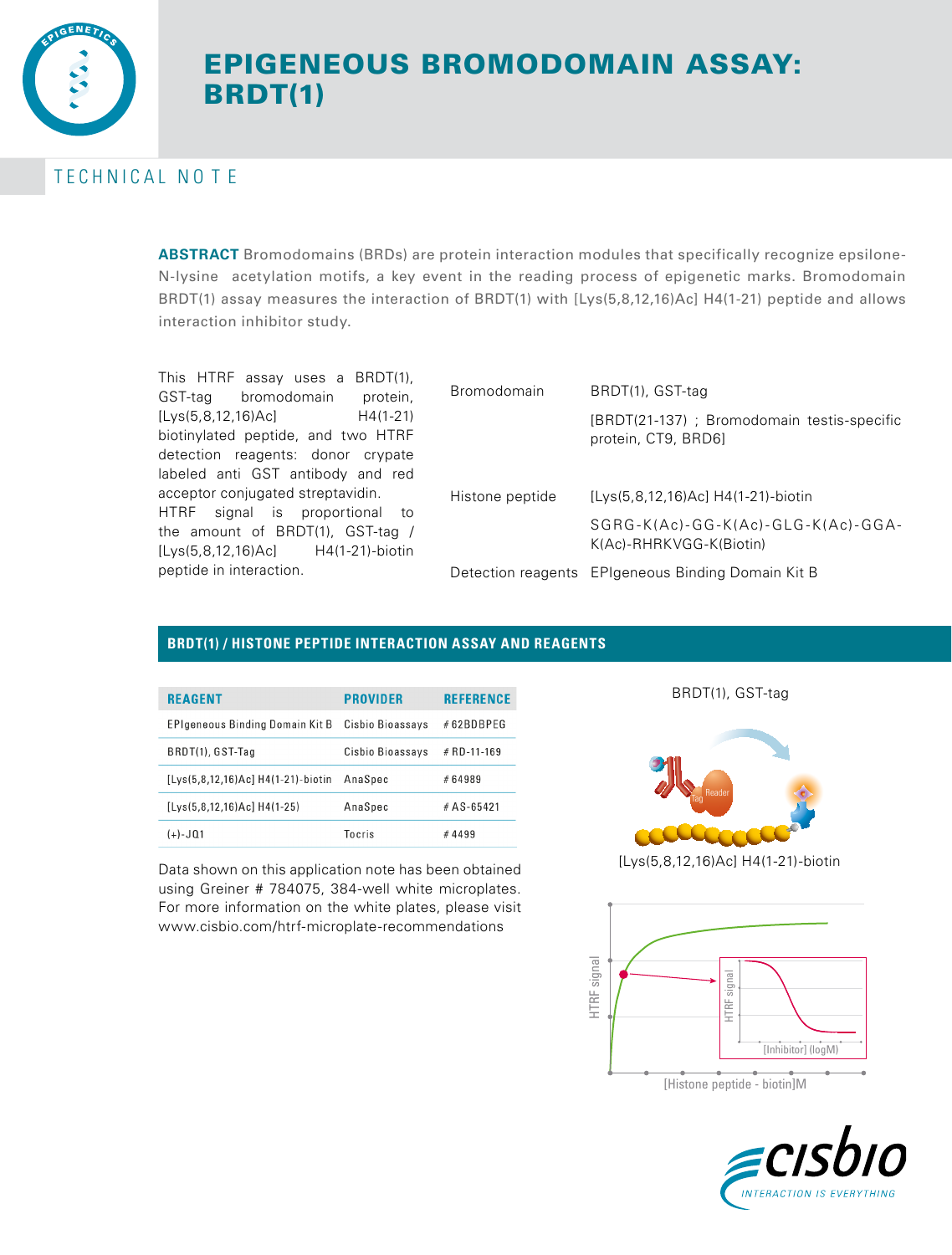#### **ASSAY PROTOCOL**

- Dilute the anti GST-Donor Ab 50-fold with Binding Domain Detection Buffer #1 to obtain the working solution ready to be dispensed.
- The peptide-biotin / streptavidin-acceptor ratio must be equal to 8/1 final in the well (e.g. Peptide-biotin used at 4 nM final in the well, SA-Acceptor must be used at 0.5 nM final in the well). Prepare the SA-Acceptor solution in Binding Domain Detection Buffer #1 to get a 4X working solution depending on the final optimal concentration in the well.

*Prepare working solutions of protein and biotin-peptide in assay buffer just prior to use.*

- We recommend using the GST-tagged binding domain at 5nM final concentration in the well. Prepare the working solution at 5X depending on the final concentration in the well in Binding Domain diluent buffer (here 25 nM).
- Prepare the peptide-biotin at optimal concentration (referenced in table Optimal experimental conditions) in Binding Domain Diluent Buffer to get a 5X working solution depending on the final optimal concentration in the well.
- Prepare supplemented Binding Domain Diluent Buffer with DMSO to get a constant percentage throughout the inhibitor titration. Dilute the compound in this solution to get a 10X working solution depending on final concentration in the well.

*DMSO may act as an inhibitor of GST-binding domain and the biotinylated peptide interaction. This can lead to a decrease of the assay window as DMSO % increases. We recommend the use of compatible DMSO % (See table "Optimal experimental conditions" for DMSO tolerance associated with BRDT(1)).*

- Add to a 384-well small volume plate in the following order:
	- 4 μL of BRDT(1), GST-tag (5X)
	- 2 μL of assay buffer (w/ or w/o DMSO)
	- 4 μL of [Lys(5,8,12,16)Ac] H4(1-21)-biotin (5X)
	- 5 μL of SA-Acceptor (4X)
	- 5 μL of anti GST-Donor Ab (4X)
- Cover the plate with a plate sealer and incubate 20h at room temperature.
- Remove plate sealer and read fluorescence emission at 665nm and 620nm wavelengths on an HTRF compatible reader \*.

|                                      | <b>PEPTIDE TITRATION</b>         |                                   | <b>TEST OF INHIBITORS</b> |                                   |                                   |
|--------------------------------------|----------------------------------|-----------------------------------|---------------------------|-----------------------------------|-----------------------------------|
|                                      | <b>POSITIVE</b><br><b>SIGNAL</b> | <b>NEGATIVE</b><br><b>CONTROL</b> | <b>INHIBITOR</b>          | <b>POSITIVE</b><br><b>CONTROL</b> | <b>NEGATIVE</b><br><b>CONTROL</b> |
| <b>BRDT(1), GST-TAG</b>              | $4 \mu L$                        | $\sim$                            | $4 \mu L$                 | $4 \mu L$                         | $\overline{\phantom{a}}$          |
| <b>INHIBITOR</b>                     | $\sim$                           | ۰                                 | $2 \mu L$                 | $\overline{\phantom{a}}$          | ۰                                 |
| <b>BINDING DOMAIN DILUENT BUFFER</b> | $2 \mu L$                        | $6 \mu L$                         | $\overline{\phantom{a}}$  | 2 <sub>µ</sub>                    | $6 \mu L$                         |
| <b>BIOTIN-PEPTIDE</b>                | $4 \mu L$                        | $4 \mu L$                         | $2 \mu L$                 | $4 \mu L$                         | $4 \mu L$                         |
| <b>STREPTAVIDIN-ACCEPTOR</b>         | $5 \mu L$                        | $5 \mu L$                         | 5 <sub>µ</sub>            | 5 <sub>µ</sub>                    | $5 \mu L$                         |
| <b>ANTI GST-DONOR AB</b>             | $5 \mu L$                        | $5 \mu L$                         | 5 <sub>µ</sub>            | 5 <sub>µ</sub>                    | 5 <sub>µ</sub>                    |

\* For more information on HTRF compatible reader, please visit www.cisbio.com/htrf-compatible-readers.

#### **OPTIMAL EXPERIMENTAL CONDITIONS**

| <b>BINDING DOMAIN</b> | <b>RECOMMENDED PEPTIDE CONCENTRATION</b><br>(FINAL IN THE WELL) | <b>DMSO TOLERANCE</b> |
|-----------------------|-----------------------------------------------------------------|-----------------------|
| BRDT(1)               | 0 % DMS0: 5 nM                                                  | $0 - 1\%$             |

#### **DATA REDUCTION**

- The TR-FRET signal is treated as HTRF Ratio = Acceptor signal (665nm) / Donor Signal (620nm)  $\times$  10<sup>4</sup>
- HTRF Delta Ratio = Ratio (Positive) Ratio (Negative) where Negative control is performed without reader-protein.
- Assay window = S/B = Ratio (Positive) / Ratio (Negative)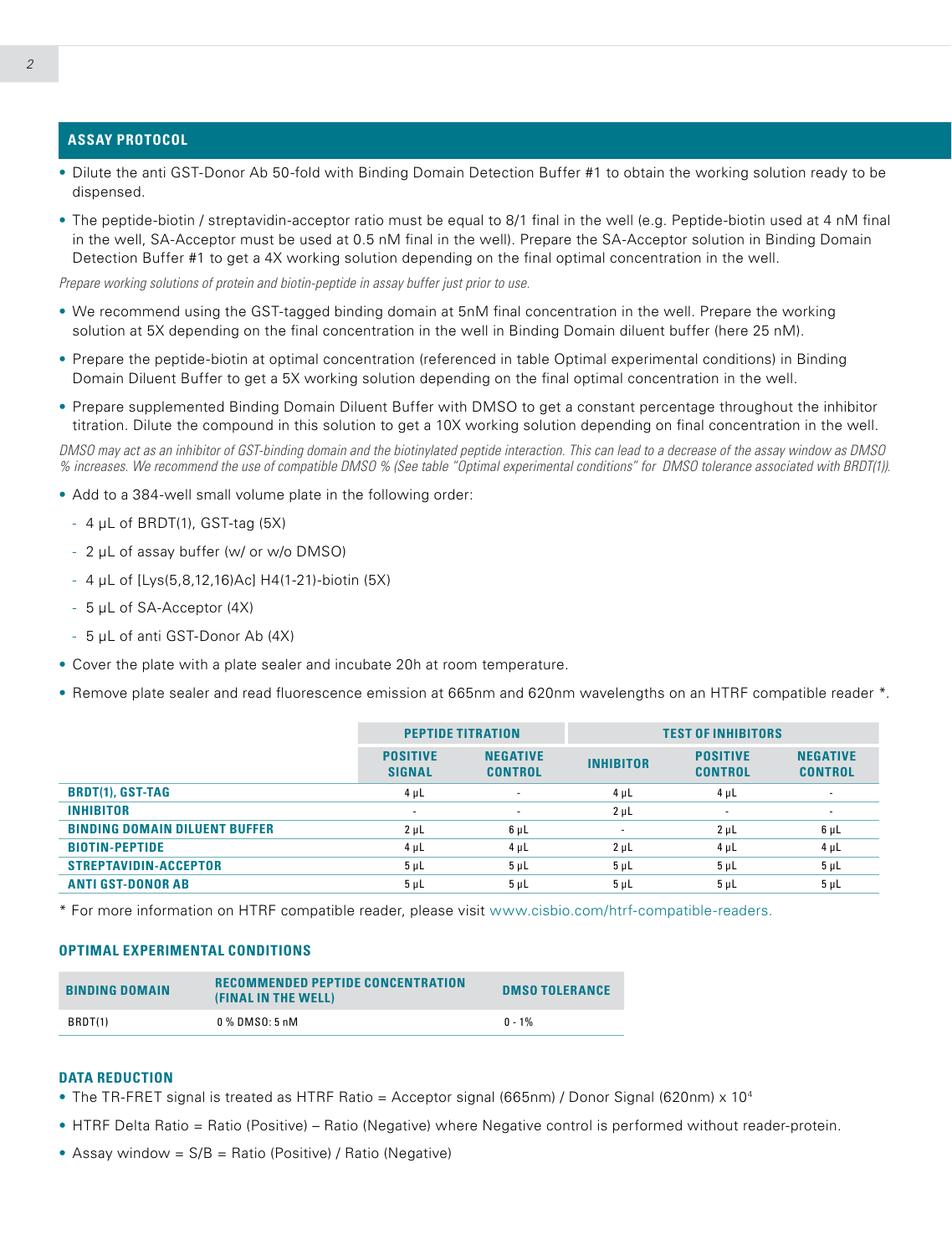#### **RESULTS**

#### **1. PEPTIDE-BIOTIN TITRATION** 70,000  $0\%$  DMSO - Kd = 3 nM HTRF Delta Ratio (665/620) 60,000 1 % DMSO -  $Kd(app) = 6$  nM 50,000 Signal 40,000 Specific 30.000 20,000 10,000  $0.01$ 100 1,000 10,000  $0.1$ 10 [[Lys(5,8,12,16)Ac]-H4(1-21)-biotin] (nM)

#### *Measurement of BRDT(1) / histone H4 peptide interaction and DMSO effect*

The GST-BRDT(1) concentration was fixed at 5 nM while the peptide-biotin was serially diluted. The HTRF Delta Ratio is proportional to the specific interaction measured between GST-BRDT(1) and [Lys(5,8,12,16)Ac]-H4(1-21)-biotin peptide. The 3nM Kd value is determined from this experiment using a two-site specific binding regression. A shift of apparent Kd is observed while DMSO% increases. This is due to the competitive inhibitor nature of the DMSO on the BRDT(1)/ H4 peptide interaction.

#### **3. INHIBITOR TITRATION**



#### *BRDT(1) HTRF inhibition assay was validated using reference inhibitors*

The HTRF assay was performed using 5 nM peptide-biotin, 5 nM GST-BRDT(1) and 1% DMSO set constant throughout the inhibitor titration. The IC50 of (+)-JQ1 and H4 tetraacetylated peptide are in good agreement with published data.

#### **2. DMSO EFFECT ON ASSAY WINDOW**



#### *Selection of optimal peptide-biotin concentration depending on DMSO % used*

Due to the competitive nature of DMSO, the assay window decreases as the DMSO percentage increases. The assay window can then be recovered by increasing the peptidebiotin concentration. The optimal peptide-biotin concentration is selected (between real Kd and EC100 obtained on the titration without DMSO) with a compromise between assay window and assay sensitivity for inhibitor studies. Note that the higher the peptide-biotin concentration, the higher the inhibitor IC50. For further study of inhibitors, 1% DMSO and 5nM peptide-biotin conditions were selected.

#### **4. INHIBITOR TITRATION KINETIC**



#### *Equilibrium is reached after Over Night incubation*

The HTRF assay was performed using 5 nM peptide-biotin, 5 nM GST-BRDT(1) and 1% DMSO set constant throughout the inhibitor titration. The IC50 of (+)-JQ1 and H4 tetraacetylated peptide are stable between 3h and overnight incubation, while the HTRF Ratio increases.